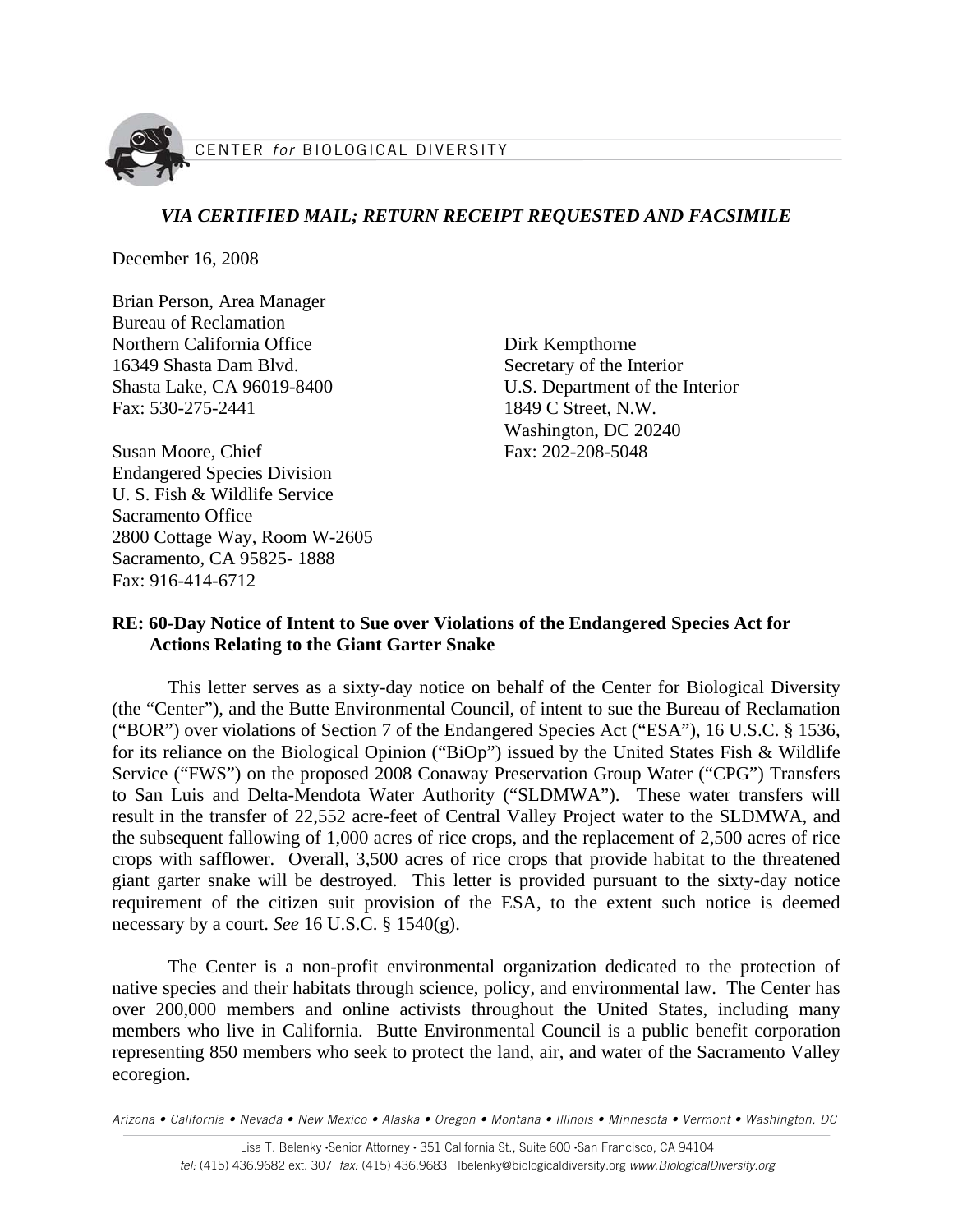# **I. Background**

As the Bureau of Reclamation is well aware, the purpose of the ESA is to conserve the ecosystems on which endangered and threatened species depend and to conserve and recover those species so that they no longer require the protections of the Act. 16 U.S.C. § 1531(b), ESA § 2(b); 16 U.S.C. § 1532(3), ESA §3(3) (defining "conservation" as "the use of all methods and procedures which are necessary to bring any endangered species or threatened species to the point at which the measures provided pursuant to this chapter are no longer necessary"). "[T]he ESA was enacted not merely to forestall the extinction of species (i.e., promote species survival), but to allow a species to recover to the point where it may be delisted." *Gifford Pinchot Task Force v. U.S. Fish & Wildlife Service*, 378 F3d 1059, 1069 (9th Cir. 2004). To ensure that the statutory purpose will be carried out, the ESA imposes both substantive and procedural requirements on all federal agencies to carry out programs for the conservation of listed species and to insure that their actions are not likely to jeopardize the continued existence of any listed species or result in the destruction or adverse modification of critical habitat. 16 U.S.C. § 1536. *See NRDC v. Houston*, 146 F.3d 1118, 1127 (9th Cir. 1998) (action agencies have an "affirmative duty" to ensure that their actions do not jeopardize listed species and "independent obligations" to ensure that proposed actions are not likely to adversely affect listed species). To accomplish this goal, agencies must consult with the Fish and Wildlife Service whenever their actions "may affect" a listed species. 16 U.S.C. § 1536(a)(2); 50 C.F.R. § 402.14(a). Section 7 consultation is required for "any action [that] may affect listed species or critical habitat." 50 C.F.R. § 402.14. Agency "action" is defined in the ESA's implementing regulations to "mean all activities or programs of any kind authorized, funded, or carried out, in whole or in part, by Federal agencies in the United States." 50 C.F.R. § 402.02.

When the Fish and Wildlife Service concludes, as they have done here, that a project is likely to result in incidental takings of a protected species, the FWS must formulate an Incidental Take Statement ("ITS") that 1) specifies the impact of the incidental taking on the species, 2) specifies the "reasonable and prudent measures" that the FWS considers necessary or appropriate to minimize impact; (3) set forth "terms and conditions" with which the action agency must comply to implement the reasonable and prudent measures and (4) specify the procedures to be used to handle or dispose of any species actually taken. 16 U.S.C. § 1536(b)(4); 50 C.F.R. § 402.14(i). As long as any takings that occur comply with the terms of the Incidental Take Statement, the project proponents are exempt from penalties for such takings. 16 U.S.C. § 1536(o)(2). If the terms and conditions given in the ITS are not complied with, and the amount of allowable incidental take is exceeded, the action agency must immediately reinitiate consultation. 50 C.F. R. §§ 402.14(i)(4), 402.16(a).

As detailed below, the Biological Opinion provided by the FWS is substantially flawed and therefore, the Service's issuance of the Biological Opinion, and the BOR's reliance on that Biological Opinion, violate the substantive and procedural provisions of Section 7 of the ESA. As well, the BOR will be in violation of Section 9 of the ESA if the proposed project goes forward because the BOR does not have valid take authority under Sections 7 of the ESA. Because the Biological Opinion and the accompanying Incidental Take Statements are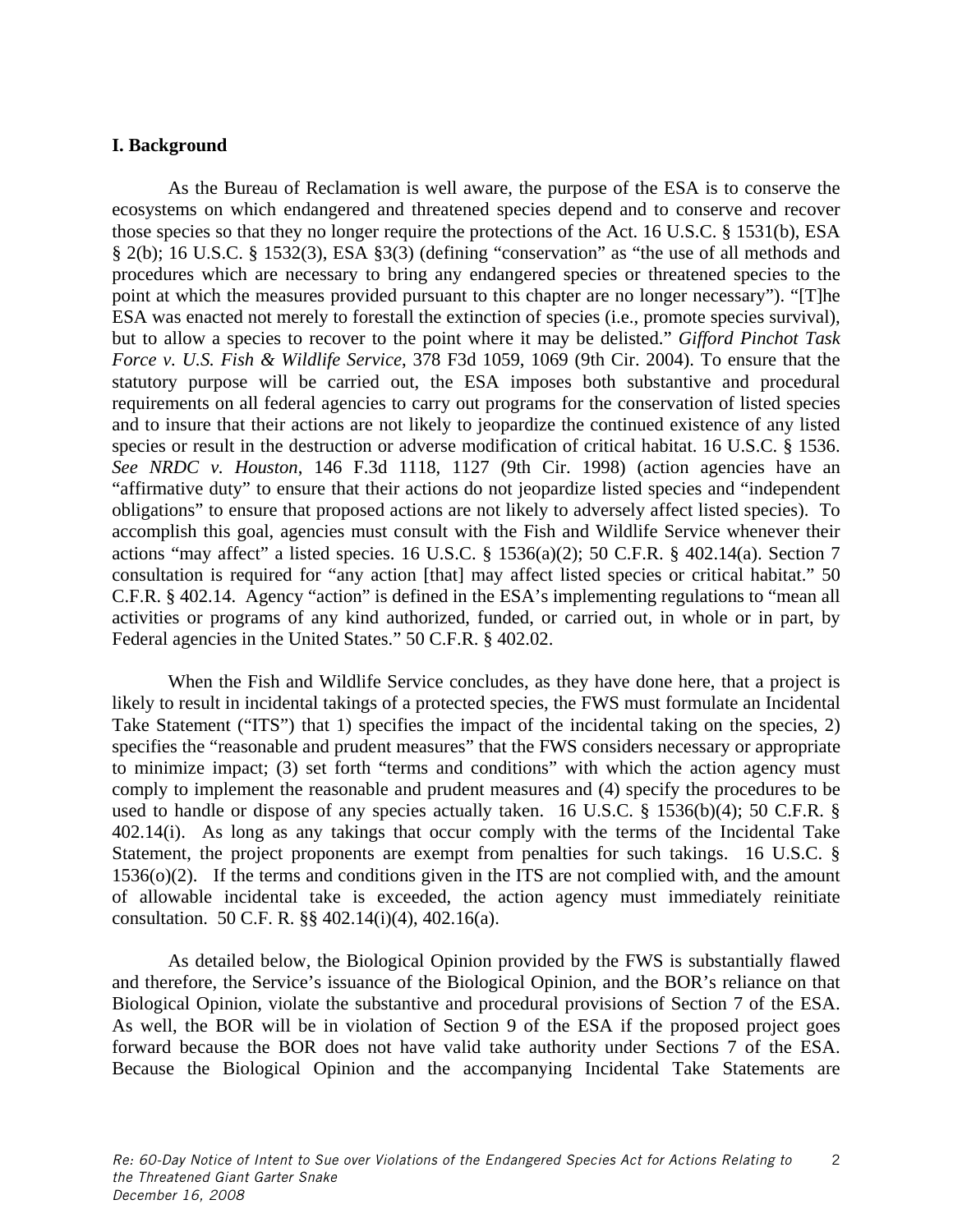inadequate and unlawful, no take of listed species is properly authorized for the proposed project. In addition, the FWS has completely failed to identify and provide terms and conditions for meaningful mitigation measures to minimize the impact of any take.

# **II. Proposed Project's Impacts on the Giant Garter Snake**

The giant garter snake ("GGS") is an endemic species to Central Valley California wetlands. (Draft Recovery Plan for the Giant Garter Snake ("DRP") 1). The giant garter snake, as its name suggests, is the largest of all garter snake species, not to mention one of North America's largest native snakes, reaching a length of up to 64 inches. Female GGS tend to be larger than males. GGS vary in color, especially depending on the region, from brown to olive, with white, yellow, or orange stripes. The GGS can be distinguished from the common garter snake by its lack of red markings and its larger size. GGS feed primarily on aquatic fish and specialize in ambushing small fish underwater, making aquatic habitat essential to their survival. Females give birth to live young from late July to early September, and brood size can vary from 10 to up to 46 young. Some studies have suggested that the GGS is sensitive to habitat change in that it prefers areas that are familiar and will not typically travel far distances. However, in response to droughts and other changes in water availability, the GGS has been known to travel up to 5 miles in only a few days.

The giant garter snake was listed as a federally threatened species on October 20, 1993. (58 FR 54053). While the GGS historically inhabited natural wetlands, human encroachment and destruction of its habitat have relegated the GGS to certain agricultural crop-land, and severally limited its range. (DRP 1, 10). Rice lands are now essential to the survival of the giant garter snake. (DRP 23). For example, the relative availability of rice fields in Sacramento Valley explains the larger presence of the GGS than in other locales. (BiOp 15). Threats to GGS habitat are expected to increase as more rice crops and other GGS habitat is destroyed and fragmented. For example, the American Farmland Trust projects that more than one million acres of Central Valley farmland will be lost to urbanization by the year 2040. (FWS GGS Five Year Review 2006).

As the most aquatic of any garter snake, an adequate and clean water supply is essential to the survival of the species. (DRP 12, 23). Interrupted water supply, poor water quality, and water contamination has severally impacted the species. (DRP 23). Loss of habitat and habitat degradation have resulted in the direct mortality of individual GGS, an increase in predation, lack of food for the snake, and lack of foraging and breeding grounds and capability. (DRP 27). Therefore, the proposed water transfer, which will leave up to 3,500 acres of wetland crops either fallow or converted to non-wetland crop, and therefore, as unsuitable habitat for the GGS, will have a direct impact on the survival and restoration of the species.

The proposed water transfer will destroy GGS habitat and cause further habitat fragmentation. In addition, the water transfer will directly reduce the value of remaining habitat. Giant garter snakes utilize many aspects of rice fields; GGS will forage for prey in the shallow rice field water, utilize rice plants and berms for shelter and basking, and shallow warm water for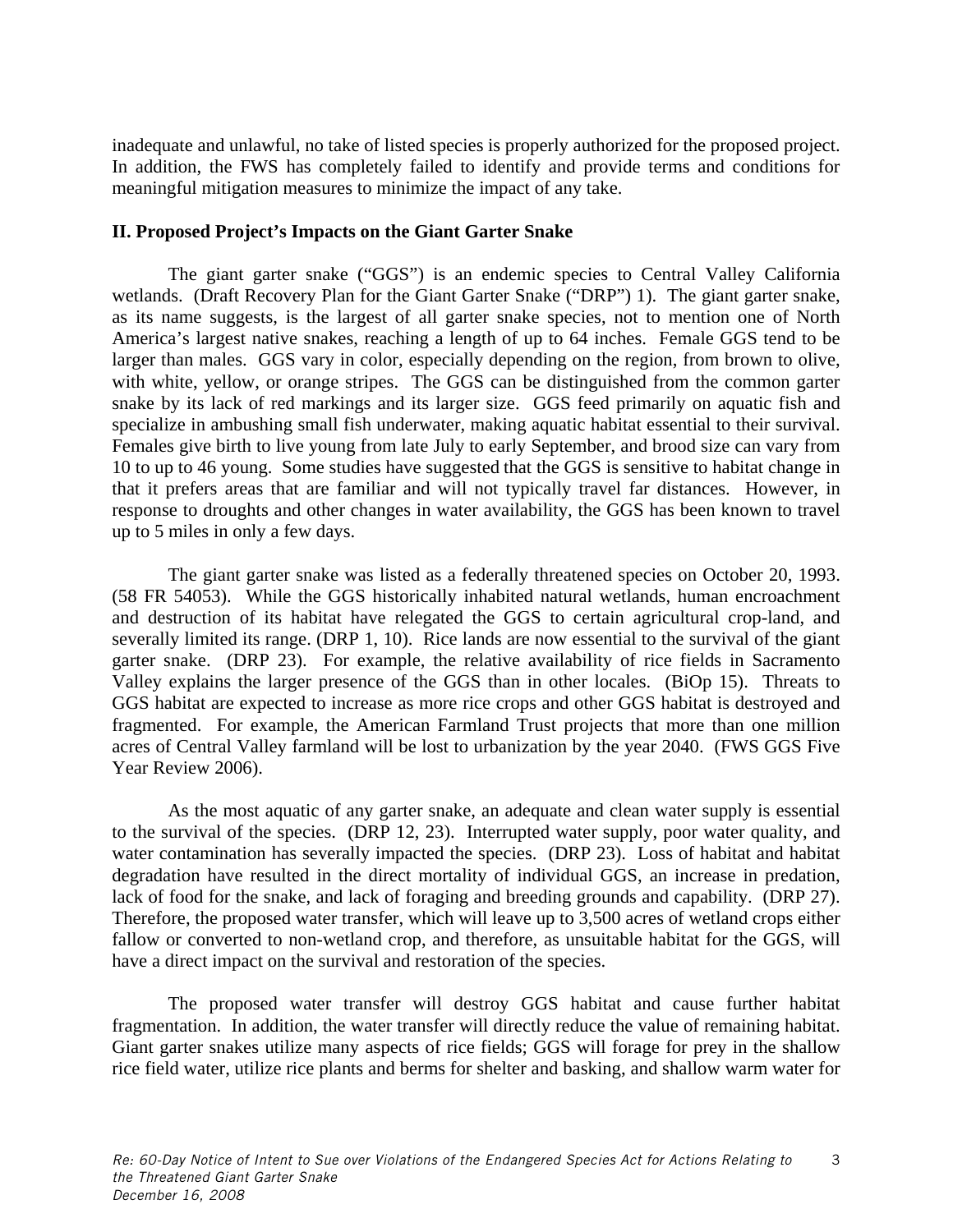birthing. (BiOp 14). Rice fields also have also become important habitat in their ability to provide for winter hibernation within their associated canals and banks. (BiOp 14). Because the GGS primarily feeds on other aquatic animals such as fish and amphibians, fallowing and converting wetland crops will directly reduce the amount and availability of food for the GGS. (BiOp 12). Rice crops and native wetlands provide better protection from predators due to their dense cover. (BiOp 19). GGS breeding will also be impacted. Female GGS often give birth in rice fields and wetland crops serve as vital nursery habitat for young GGS. (BiOp 12). As the FWS acknowledges, the proposed project will have "adverse effects on reproduction, recruitment, and survival of the snake that will continue to affect giant garter snake populations well beyond the one year project time frame." (BiOp 26).

The Draft Recovery Plan for the giant garter snake also specifically stipulates that private land owners should be encouraged via incentive programs to maintain agricultural lands that provide habitat for the species. (DRP 70). The proposed project will, in contrast, allow farmers to fallow the rice fields that provide essential habitat by selling tens of thousands of acre-feet of water to the SLDMWA for other agricultural users which will result in a significant decrease in GGS habitat.

Additionally, climate change is expected to have a massive impact on water supply and availability in California. This in turn will of course affect species such as the GGS that reside within aquatic habitat. The FWS itself has acknowledged that climate change will have a negative impact on the GGS. (USFW GGS Five Year Review, 2006). That the Biological Opinion includes no information or analysis as to the proposed water transfer in light of the coming climate crisis, and thus, the cumulative affects of climate change and habitat reduction on the GGS, renders the document incomplete.

Because the giant garter snake is known to occur within the project area and the proposed project will directly destroy prime GGS habitat and present numerous other impacts to the GGS that meet the definition of incidental take under the ESA, the FWS was required to prepare a biological opinion that analyzed impacts to the GGS, an incidental take statement ("ITS") that expressly stipulates a specific allowable take number of GGS, and mitigation measures to minimize the impacts of any such take on the species. The FWS' failure to do so renders the BiOp and ITS invalid and BOR's reliance on them arbitrary and capricious.

# **III. Violations of the Endangered Species Act**

# **a. The ITS Failed to Specify Authorized Take In Violation of the ESA**

The ESA requires that the FWS include as part of a Biological Opinion an Incidental Take Statement ("ITS") that specifies the impact of incidental takings on listed species. 16 U.S.C. § 1536(b)(4)(i); 50 C.F.R. § 402.14(i)(1). This impact should be expressed in terms of a specific number whenever possible. *Oregon Natural Resources Council v. Allen,* 476 F.3d 1031, 1037 ( $9<sup>th</sup>$  Cir. 2006) ("[T]he permissible level of take ideally should be expressed as a specific number.") Here, the FWS has not provided a specific take number in violation of the ESA.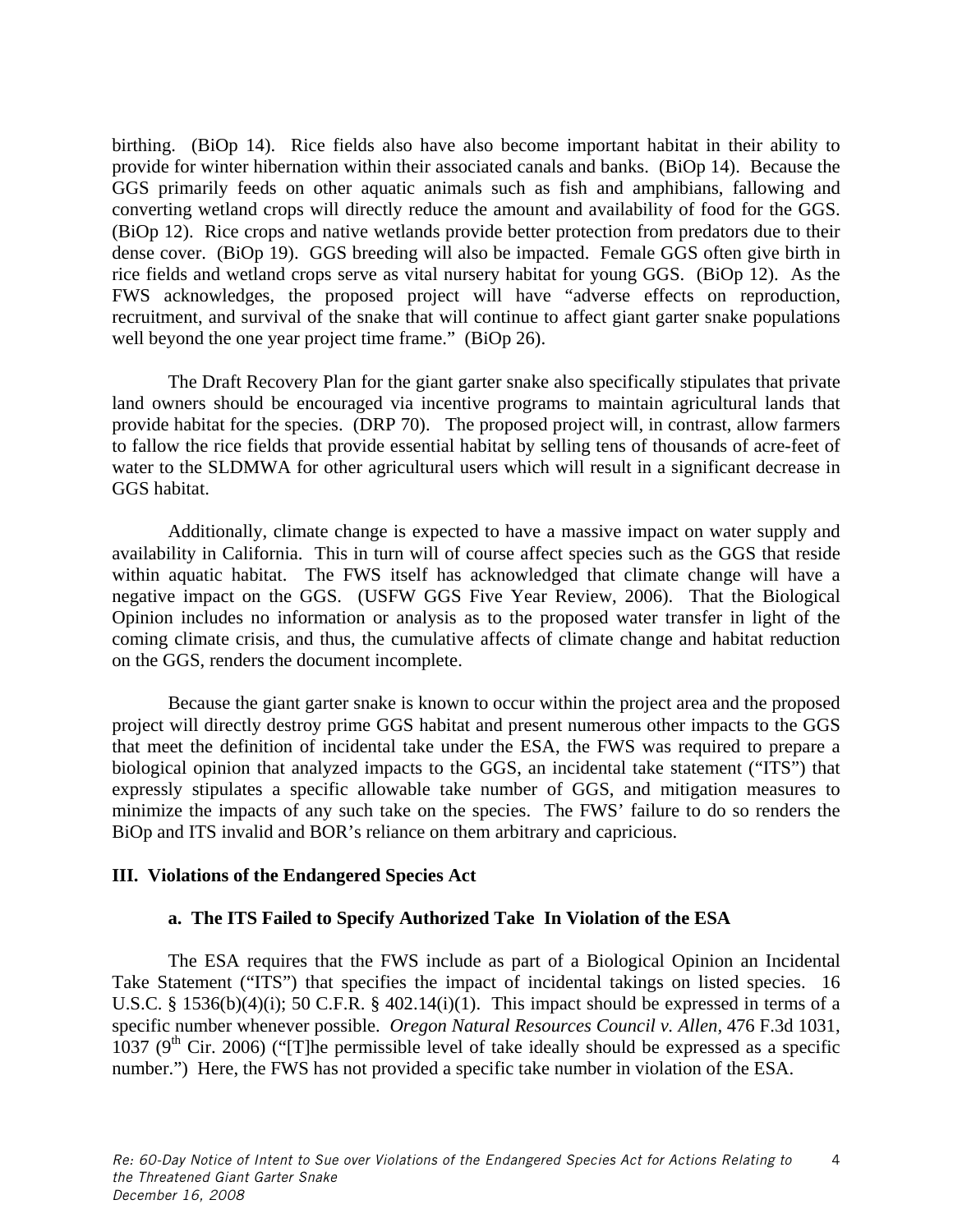The purpose of developing a specific level of take is to establish a "trigger" number of takings that when reached, "results in an unacceptable level of incidental take…requiring the parties to re-initiate consultation." *ONRC v. Allen,* 476 F.3d at 1038. *See, e.g., Mausolf v. Babbitt,* 125 F.3d 661 (8th Cir.1997) (snowmobiling activity may take no more than two wolves); *Fund for Animals v. Rice,* 85 F.3d 535 (11th Cir.1996) (municipal landfill may take fifty-two snakes during construction and an additional two snakes per year thereafter); *Mt. Graham Red Squirrel v. Madigan,* 954 F.2d 1441 (9th Cir.1992) (telescope construction may take six red squirrels per year); *Center for Marine Conservation v. Brown,* 917 F.Supp. 1128 (S.D.Tex.1996) (shrimping operation may take four hawksbill turtles, four leatherback turtles, ten Kemp's ridley turtles, ten green turtles, or 370 loggerhead turtles).

The FWS has provided no quantification of take and no such trigger; thus, it is impossible to determine when an unacceptable level of take would occur and when consultation must be reinitiated. The BiOp therefore fails to comply with the required ESA mandates and FWS failed to carry out its mandatory duties to protect the giant garter snake. A court will invalidate a take statement that does not provide for a take calculation that will not trigger consultation. *ONRC v. Allen,* 476 F.3d at 1038.

#### **b. FWS' Reliance on the Lack of Data and Surveys is Unlawful.**

In crafting the ESA, Congress recognized that calculating a specific number may not always be logistically possible. "*Where possible*, the impact should be specified in terms of a numerical limitation on the Federal agency or permittee or licensee." H.R.Rep. No. 97-567, at 27 (1982), *reprinted in* 1982 U.S.C.C.A.N. 2807, 2827. (emphasis added). Here, the FWS has stated that no specific numerical value is possible because surveys have not occurred within the project area that allow for an estimate of how many GGS actually reside there. (BiOp 6, 7, 9, 20-21, 24). However, such an explanation has been expressly rejected by the courts. *See ONRC v. Allen,* 476 F.3d at 1038 (rejecting FWS contention that no specific number could be given because applicable surveys on the project area were not available, and stating that the FWS did not show that is was not possible to update/complete the survey date, "only that it has not actually done the surveys. This does not establish the numerical measure's impracticality."); *Center for Biological Diversity v. Bureau of Land Mgmt.*, 442 F.Supp. 1115, 1137-38 (N.D. Cal. 2006) (FWS did not adequately establish that no numerical value of take could practically be obtained where FWS simply had not completed surveys for the listed species in the project area); *Natural Resource Defense Council, Inc. v. Evans*, 279 F.Supp. 2d 1129, 1184-85, (N.D. Cal. 2003) (rejecting ITS that failed to state specific take number and offered no evidence that it was impractical to obtain such numerical estimates).

The BiOp at issue asserts that no specific take number can be calculated because the appropriate surveys for GGS have not been conducted within the project area. The BiOp concludes that applicable surveys have not been conducted, not that they *cannot* be conducted. This is a significant difference, which case law holds invalidates an ITS that fails to provide a specific number. *See ONRC v. Allen,* 476 F.3d at 1038 (stating that FWS did not show that it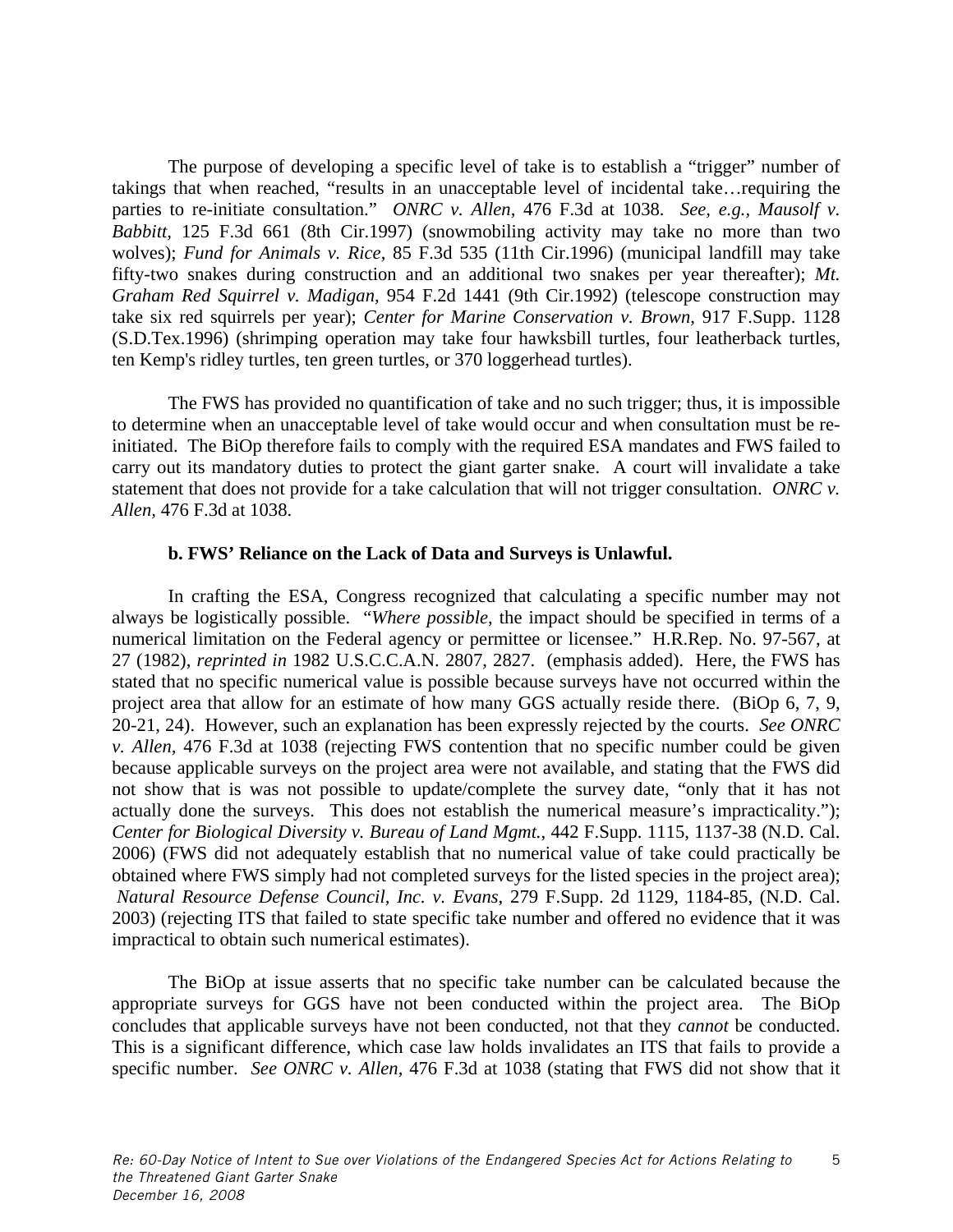was not possible to undertake species survey, "only that it has not actually done the surveys. This does not establish the numerical measure's impracticality."); *NRDC v. Evans*, 279 F.Supp.2d 1129, 1185 (N.D. Cal. 2003) (rejecting agency argument that specific take number could not be given because surveys had not been conducted, but not that these studies could not be conducted); *Center for Biological Diversity v. Bureau of Land Management*, 422 F.Supp.2d 1115, 1138 (N.D. Cal. 2006) (finding that the reasoning behind decision not to provide specific take number "that the number of desert tortoises within the [project area] has not been estimated -- is circular and unavailing: essentially the Service states that it cannot estimate the number of desert tortoise take because they do not know how many desert tortoise are in the [project area]. However, this is different from stating that it is not *possible* to estimate the number of desert tortoise in the [project area].")

The FWS cannot rely on the applicable survey not having been conducted within the project area. The FWS has nowhere shown nor mentioned that accurate surveys *could not* be completed; indeed, such an argument would be undermined by the BiOp's reliance on GGS survey's in other areas. Therefore, the reasoning employed in the BiOp for not providing a specific take number is unpersuasive.

The BiOp's contention that a specific take number cannot be given is also inconsistent with numerous other data points in the BiOp that document the number of GGS. For instance, the BiOp states that there are thirty-three California Natural Diversity Database ("CNDDB") records for the giant garter snake within eight miles of the project area, five of which are directly within the project area. (BiOp 6). As well, the BiOp discusses that results of another survey, not yet entered into the CNDDB, in which fifty-one individual giant garter snakes were found within the project vicinity or within the actual project area. (BiOp 7). *See NRDC v. Evans,* 279 F.Supp. 2d at 1186 n. 16 ("Plaintiffs note that this explanation is inconsistent with defendants' repeated use of similar data of observed interactions between sea turtles and fishing gear as a proxy for sea turtle distribution data.").

If accurate GGS surveys can be completed within the vicinity of the project site, there is no reason why such surveys could not be completed on the CPG land prior to the issuance of the BiOp. No reason is given as to why GGS surveys can be conducted in other locales but not within the project area. Further such surveys are mandated by the Draft Recovery Plan for the species. (DRP 41). FWS' failure to provide a specific take number for the giant garter snake renders the ITS invalid.

The BiOp also states that a baseline garter snake population is not known because suitable habitat is not "uniformly distributed" throughout the project area. (BiOp 6). This in no way precludes an accurate estimate of the garter snake population, the population estimate could be determined in several ways including, for example, by quantifying the amount of habitat within the project area that is suitable.

The BiOp's contention that no specific take number need be given in light of a lack of surveying on the property is especially bizarre given that the reasonable and prudent measure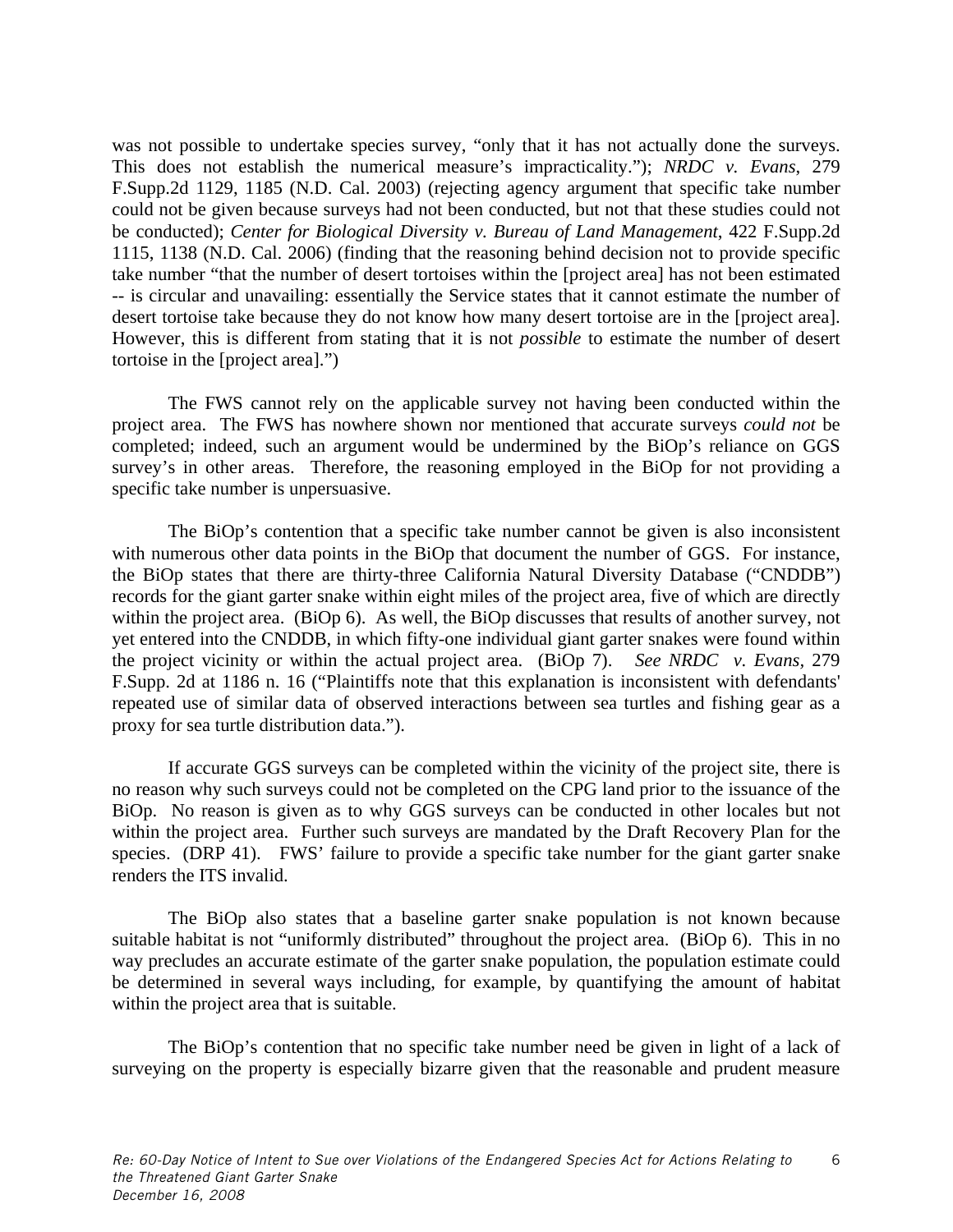laid out in the BiOp mandates that survey's be conducted within the project area "to determine the population levels and distribution of giant garter snake." (BiOp 26). FWS thus accepts that such surveys can be completed and that the surveys will be an accurate reflection that will aid the implementation of "a long-term program that will evaluate the effects of future water transfer proposals; while assuring the long-term survival, and eventual recovery of the giant garter snake." (BiOp 26). To conduct such surveys after project approval, not before, is a violation of the ESA, which mandates that a specific numerical take statement be developed, typically based on such surveys. To allow the BOR wait to begin such surveys until after the BiOp is prepared, the ITS issued, and the project is approved is illogical and an affront to the purposes and intent of the ESA.

Finally, the requirement for future surveys undercuts the FWS' argument that no numerical take statement can be developed. As case law clearly holds, it is not whether surveying *has not* been conducted on the project site but whether surveying *can* be conducted on the project site that is the crucial issue. Merely because surveying has not yet been conducted on the project site does not excuse the FWS from its ESA mandated obligation of developing an accurate specific take number or excuse BOR from its duties under the ESA.

That data establishing the GGS population within the project site is not currently available does not excuse the FWS from completing its ESA mandated duties. If the FWS is not able to accurately say what the GGS population is, they are in no way able to effectively determine what the actual project impact on the species will be. This project should be put on hold until accurate data establishing GGS population within the project site is completed and a meaningful assessment of the impacts can be made.

# **c. The ITS Also Failed to Provide a Meaningful Surrogate for the Amount of Take**

Even if the FWS had demonstrated that obtaining a specific number was impossible, they would still be required to employ a "surrogate" method that "must be able to perform the functions of a numerical limitation." *ONRC v. Allen*, 476 F.3d at 1038. When no specific take number can be determined, Incidental Take Statements are also valid when they employ a combination of numbers and estimates. *See Ramsey v. Kantor,* 96 F.3d 434, 441 n. 12 (9th Cir.1996) (utilizing both harvesting rates and estimated numbers of fish to reach a permitted take); *Pacific Northwest Generating Coop. v. Brown,* 822 F.Supp. 1479, 1510 (D.Or.1993) (ruling that an Incidental Take Statement that defines the allotted take in percentage terms is valid). No surrogate methods capable of performing the functions of a numerical limitation are provided within the ITS.

Instead of providing the mandatory metric calculation for take, the BiOp merely states that acceptable take will be exceeded if more than 3,500 acres of GGS habitat are destroyed or converted to non-wetland crop. (BiOp 27). Such a take statement has previously been held as inadequate to meet ESA standards. *ONRC v. Allen*, 476 F.3d at 1037-1038 ("Contrary to the FWS' argument, "quantifying" take in terms of habitat acreage lost is simply not the type of numerical limitation on take contemplated by Congress or this court's precedent.")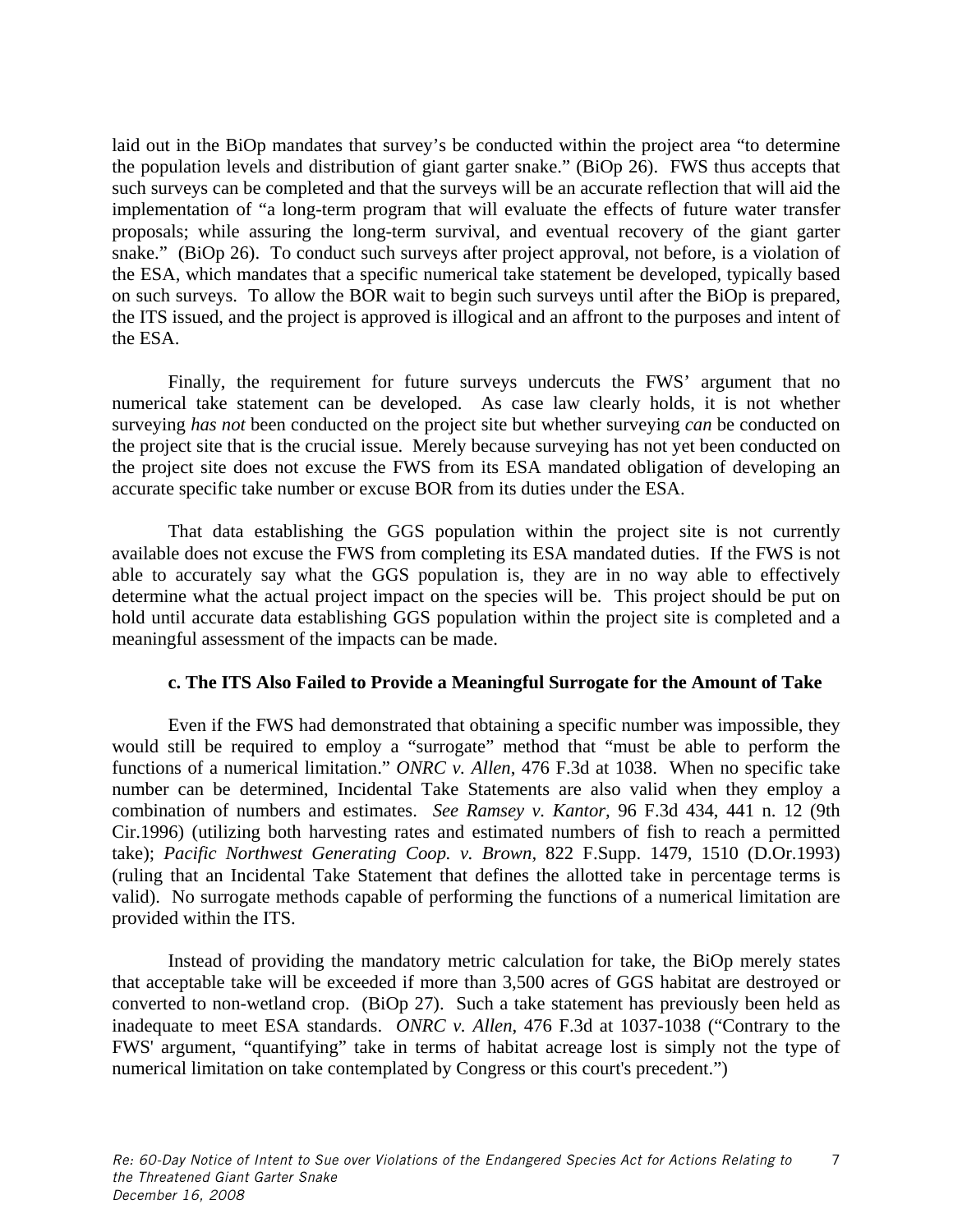Further, the proposed project description states that the water transfer will result in 3,500 acres of cropland being rendered fallow or planted with non-wetland crops. (BiOp 2). Therefore, the proposed project will, by its own terms, not exceed the take level the BiOp establishes. The FWS has set up a scheme in which the take statement is so broad that it includes the entirety of the project, and by definition, take will never be exceeded, and re-consultation will never be triggered. The only way in which take could be exceeded was if CPG went outside the bounds of the proposed project, transferring more water that there were allotted.

As such, the ITS is directly at odds with the purpose of the ESA's take statement requirement. The purpose of establishing a level of permissible and impermissible take is to provide a trigger that when reached will invalidate the safe harbor provision and reinitiate the consultation process. *ONRC v. Allen*, 476 F.3d at 1039. An ITS is rendered ineffective and useless if there is no trigger requiring agency re-consultation within the actual stated bounds of the project. The FWS has established a take parameter that will require nothing more of them than to merely complete the identified project. Such an ITS curtails the intent and purpose of the ESA and fails to provide for adequate, if any, protection for the threatened giant garter snake.

Such an ITS has been expressly rejected by various courts. *ONRC v. Allen*, 476 F.3d at 1039 (rejecting ITS in which "the authorized level of take . . . cannot be reached until the project itself is complete. Even if the actual number of takings of [listed species] that occurred during the project was considerably higher than anticipated, the Incidental Take Statement would not permit the FWS to halt the project and reinitiate consultation. Instead, the permissible level of take is coextensive with the project's own scope.") *See also National Wildlife Federation v. National Marine Fisheries Service*, 235 F.Supp.2d 1143, 1160 (W.D. Wa. 2002) (rejecting ITS relying on non-numerical triggers that "in effect, amounts to the project's required work conditions.")

The BiOp also offers as part of its ITS that CPG must comply with the Giant Garter Snake Best Management Practices in management of irrigation conveyances and farming operations. (BiOp 27) Again, this does not satisfy ESA requirements for take statements. Construing compliance with the Best Management Practices for the GGS confuses the take statement requirement with the requirement to list reasonable and prudent measures to avoid harm to the species. These two ESA requirements serve completely different purposes. Stipulating reasonable and prudent measures helps to ensure that impact to a listed species will be minimized to the extent reasonably possible. A numerical take statement on the other hand, provides the agency with a set marker for determining when to re-institute consultation. Compliance with the Best Management Practices should have been included as part of the reasonable and prudent measures that CPG must take, but is in no way a substitute for a specified number of allowable take.

Compliance with the Best Management Practices will mandate that CPG take such measures as educating personnel to recognize and avoid contact with GGS, clean only one side of a conveyance channel per year so as to maintain habitat, provide rock-basking habitat in the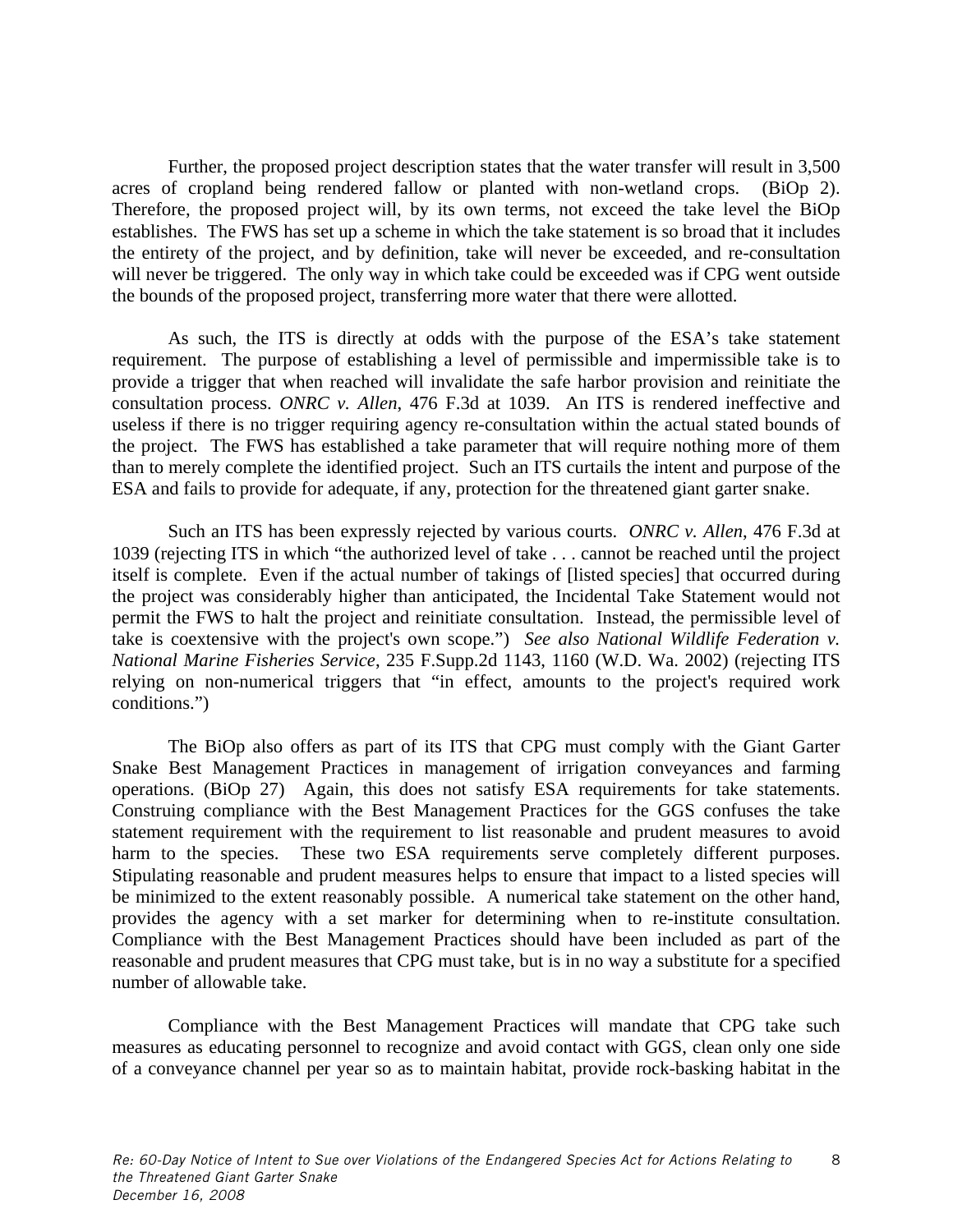system's water prisms, and raise mower blades to a certain height to avoid contact with the snake. (BiOp 5). While such measures may decrease the amount of take associated with the project, they do not provide specifics as to what extent such measures will decrease take, and thus, what the overall take will be. In other words, they are not a substitute for providing an actual take number.

Because no specific take number or meaningful surrogate is given it is impossible to accurately determine the effect the project will have both on individual giant garter snakes, and the giant garter snake population as a whole. Given the gravity of the impact on the giant garter snake as outlined in the BiOp, including serious threats to foraging and breeding capabilities, the FWS conclusion that the project is "not likely to jeopardize the continued existence of the giant garter snake," (BiOp 24) is completely unsubstantiated by any hard data or evidence. As the FWS itself states, they are "not able to accurately predict the number of individual giant garter snakes that will be lost" due to project impacts, nor are they able to predict with any degree of accuracy population losses and impacts on the giant garter snake as a whole. (BiOp 24). Thus, their conclusion that these impacts are "not likely to jeopardize" the viability of the giant garter snake population has not basis in fact. (BiOp 24).

# **d. The BiOp Failed to Consider Appropriate Mitigation Measures to Minimize the Impacts of the Action on the Giant Garter Snake and the ITS Failed to Provide for Such Minimization in the Reasonable and Prudent Measures and Terms and Conditions.**

The ESA requires an ITS to specify those reasonable and prudent measures the Secretary deems "necessary or appropriate" to minimize the impact on listed species and set forth terms and conditions implementing each reasonable and prudent measure. 16 U.S.C. § 1536(b)(4)(C)(ii), (iv). *See, e.g., Center for Biological Diversity v. Bureau of Land Management*, 422 F. Supp. 2d 1115, 1141 (N.D. Cal. 2006) (finding that the "Service's failure to include T&C to minimize the potential for incidental take of . . . violates the plain language of the ESA, 16 U.S.C. § 1536(b)(4), and is therefore arbitrary and capricious.")

While determining the population levels and distribution of the GGS is in the project area is *necessary* (and, as discussed above, should have been undertaken *before* the BiOp was issued), and the development of a long term program is vital, such actions will not minimize the impact of authorized take from *this project* as the statute requires. *See* 16 U.S.C. § 1536(b)(4)(C)(ii). Similarly, the terms and conditions in the BiOp requiring that the agencies work together to determine population levels and distribution, long-term responses to changes in habitat due to fallowing rice fields, and a long term program to evaluate the effects of the water transfers are necessary and essential to the survival and recovery of the species if water transfers and fallowing of rice fields are going to proceed, however, these terms and conditions do nothing to mitigate or minimize the impacts from this project on the species.

Because the FWS failed to comply with the ESA and provide information necessary to establish the impact on the threatened giant garter snake and failed to provide measures to minimize the impact of take, the BiOp and the Incidental Take Statement are invalid. Because